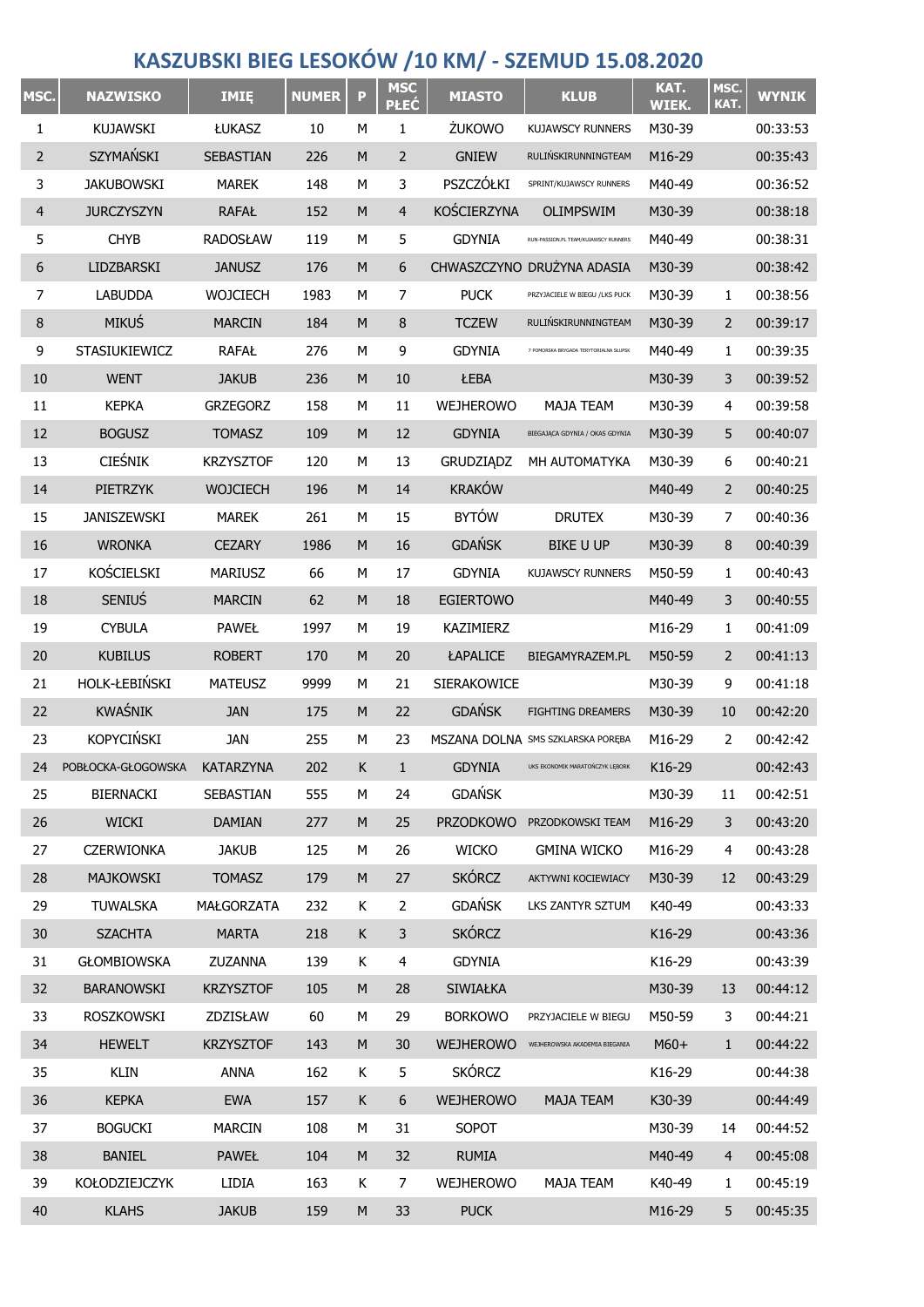| 41 | <b>DYDYMSKI</b>     | <b>KRZYSZTOF</b> | 74   | M         | 34 | <b>RUMIA</b>      |                                               | M40-49 | 5              | 00:45:39 |
|----|---------------------|------------------|------|-----------|----|-------------------|-----------------------------------------------|--------|----------------|----------|
| 42 | <b>HENDRICH</b>     | <b>RAFAŁ</b>     | 270  | M         | 35 | SIERAKOWICE       |                                               | M40-49 | 6              | 00:45:52 |
| 43 | <b>MIERZWA</b>      | <b>KRZYSZTOF</b> | 272  | М         | 36 | <b>BANINO</b>     | <b>KUJAWSCY RUNNERS</b>                       | M30-39 | 15             | 00:45:57 |
| 44 | PRZYBYLSKA          | <b>DOMINIKA</b>  | 3105 | Κ         | 8  | <b>STOBNO</b>     | <b>BUK STOBNO</b>                             | K16-29 | $\mathbf{1}$   | 00:45:59 |
| 45 | <b>BUTOWSKA</b>     | <b>KATARZYNA</b> | 117  | Κ         | 9  | STAROGARD GDAŃSKI |                                               | K30-39 | 1              | 00:46:03 |
| 46 | <b>PATELCZYK</b>    | <b>SŁAWOMIR</b>  | 192  | M         | 37 | 83-209            |                                               | M40-49 | $\overline{7}$ | 00:46:07 |
| 47 | <b>PŁOTKA</b>       | <b>ADAM</b>      | 201  | М         | 38 | LUZINO            | GKS KASZUBI LUZINO                            | $M60+$ | 2              | 00:46:07 |
| 48 | <b>DERING</b>       | <b>MARCIN</b>    | 130  | ${\sf M}$ | 39 | <b>DEMLIN</b>     |                                               | M30-39 | 16             | 00:46:16 |
| 49 | WENZERSKI           | <b>MATEUSZ</b>   | 239  | М         | 40 | ŻUKOWO            |                                               | M16-29 | 6              | 00:46:18 |
| 50 | <b>OLEJNIK</b>      | <b>ADRIANA</b>   | 2222 | Κ         | 10 | <b>GOWIDLINO</b>  |                                               | K16-29 | $\overline{2}$ | 00:46:20 |
| 51 | <b>DARGACZ</b>      | <b>ARTUR</b>     | 127  | М         | 41 | <b>GDYNIA</b>     | MARCOPOL RUNNING TEAM                         | M40-49 | 8              | 00:46:21 |
| 52 | PIETRZYCKI          | <b>SŁAWEK</b>    | 195  | M         | 42 | <b>REDA</b>       | <b>RUNEDA</b>                                 | M40-49 | 9              | 00:46:34 |
| 53 | <b>TREDER</b>       | KAMIL            | 231  | М         | 43 | <b>GOWIDLINO</b>  |                                               | M16-29 | 7              | 00:46:45 |
| 54 | <b>BRANDT</b>       | <b>PAWEL</b>     | 114  | M         | 44 | SOPOT             |                                               | M30-39 | 17             | 00:46:48 |
| 55 | DEPKA PRADZYŃSKI    | OLGIERD          | 129  | М         | 45 |                   | CHWASZCZYNO BIEGAMYRAZEM.PL                   | $M60+$ | 3              | 00:47:07 |
| 56 | KAMIŃSKI            | <b>JACEK</b>     | 154  | M         | 46 | ŻUKOWO            |                                               | M40-49 | 10             | 00:47:23 |
| 57 | <b>OKRÓJ</b>        | ARKADIUSZ        | 189  | М         | 47 | <b>REDA</b>       | <b>TEAM KREFT</b>                             | M30-39 | 18             | 00:47:33 |
| 58 | WYSIŃSKA            | <b>LUCYNA</b>    | 267  | Κ         | 11 | <b>BYTÓW</b>      | LADY FITNESS BYTÓW                            | K30-39 | $\overline{2}$ | 00:47:34 |
| 59 | NIEMIEC             | <b>MAREK</b>     | 187  | М         | 48 | <b>GDYNIA</b>     |                                               | M50-59 | 4              | 00:47:47 |
| 60 | <b>KRZYŚKO</b>      | <b>KRZYSZTOF</b> | 169  | M         | 49 | <b>BANINO</b>     | <b>KUJAWSCY RUNNERS</b>                       | M30-39 | 19             | 00:48:02 |
| 61 | <b>SZCZĘCH</b>      | ZDZISŁAW         | 63   | М         | 50 | <b>PREGOWO</b>    |                                               | $M60+$ | 4              | 00:48:06 |
| 62 | <b>KLEJNA</b>       | <b>MIROSLAW</b>  | 161  | M         | 51 | <b>GOWIDLINO</b>  |                                               | M50-59 | 5              | 00:48:07 |
| 63 | ZMUDA-TRZEBIATOWSKI | <b>JEDRZEJ</b>   | 253  | М         | 52 | <b>BYTÓW</b>      |                                               | M16-29 | 8              | 00:48:09 |
| 64 | JAROCH-LIDZBARSKA   | <b>MAGDALENA</b> | 149  | Κ         | 12 |                   | CHWASZCZYNO MOTYWATORNIA TEAM/ DRUŻYNA ADASIA | K30-39 | 3              | 00:48:10 |
| 65 | GAŃSKI              | <b>JANUSZ</b>    | 137  | M         | 53 | <b>CEWICE</b>     | CEWICKI KLUB MORSA I BIEGACZA                 | M40-49 | 11             | 00:48:11 |
| 66 | LEWANDOWSKI         | MICHAŁ           | 275  | M         | 54 | <b>GDYNIA</b>     |                                               | M30-39 | 20             | 00:48:13 |
| 67 | ZALEWSKI            | <b>KONRAD</b>    | 68   | M         | 55 | <b>GDYNIA</b>     |                                               | M30-39 | 21             | 00:48:16 |
| 68 | <b>KANKOWSKI</b>    | <b>PAWEŁ</b>     | 1717 | M         | 56 | LUZINO            | GKS KASZUBI LUZINO                            | M30-39 | 22             | 00:48:33 |
| 69 | ZASIADKO            | <b>MIKOŁAJ</b>   | 252  | М         | 57 | ŁĘCZNA            | LW BOGDANKA                                   | M50-59 | 6              | 00:48:55 |
| 70 | WRÓBLEWSKI          | <b>BOGUSŁAW</b>  | 248  | M         | 58 | <b>LEBORK</b>     |                                               | M30-39 | 23             | 00:49:11 |
| 71 | GDANIEC             | <b>KONRAD</b>    | 268  | М         | 59 | STAROGARD GDAŃSKI |                                               | M16-29 | 9              | 00:49:17 |
| 72 | WIŚNIEWSKI          | <b>GERARD</b>    | 1000 | M         | 60 | <b>GDYNIA</b>     | OKAS GDYNIA                                   | M40-49 | 12             | 00:49:17 |
| 73 | KUCHNOWSKI          | <b>KAROL</b>     | 1723 | М         | 61 | WERBLINIA         | OKAS GDYNIA                                   | M30-39 | 24             | 00:49:18 |
| 74 | WRÓBLEWSKI          | <b>MAREK</b>     | 246  | M         | 62 | <b>LEBORK</b>     |                                               | M40-49 | 13             | 00:49:18 |
| 75 | <b>CZAPIEWSKI</b>   | <b>ANDRZEJ</b>   | 123  | М         | 63 | <b>GDYNIA</b>     | <b>BDOWMW</b>                                 | M40-49 | 14             | 00:49:28 |
| 76 | <b>JAFFKE</b>       | <b>JAROSŁAW</b>  | 3108 | M         | 64 | ŁEBCZ             | PRZYJACIELE W BIEGU                           | M40-49 | 15             | 00:49:36 |
| 77 | PIOTROWSKI          | <b>MATEUSZ</b>   | 199  | М         | 65 | SIERAKOWICE       |                                               | M16-29 | 10             | 00:49:47 |
| 78 | <b>BULCZAK</b>      | <b>KAROL</b>     | 116  | M         | 66 | <b>STRZEPCZ</b>   |                                               | M40-49 | 16             | 00:49:56 |
| 79 | PASIERBSKA          | <b>EWA</b>       | 25   | K         | 13 | <b>GDAŃSK</b>     |                                               | K16-29 | 3              | 00:49:56 |
| 80 | MALISZEWSKA         | <b>MALWINA</b>   | 180  | К         | 14 | <b>GDYNIA</b>     |                                               | K40-49 | $\overline{2}$ | 00:50:00 |
| 81 | WASILKA             | SŁAWOMIR         | 235  | М         | 67 | WEJHEROWO         | <b>HERMES</b>                                 | M40-49 | 17             | 00:50:18 |
| 82 | <b>BUKOWSKI</b>     | <b>KRZYSZTOF</b> | 115  | M         | 68 | <b>STOLTMANY</b>  |                                               | M30-39 | 25             | 00:50:30 |
| 83 | <b>ROJEWSKI</b>     | WOJCIECH         | 212  | М         | 69 | LUZINO            | MOJE BIEGOWE HIMALAJE                         | M40-49 | 18             | 00:50:37 |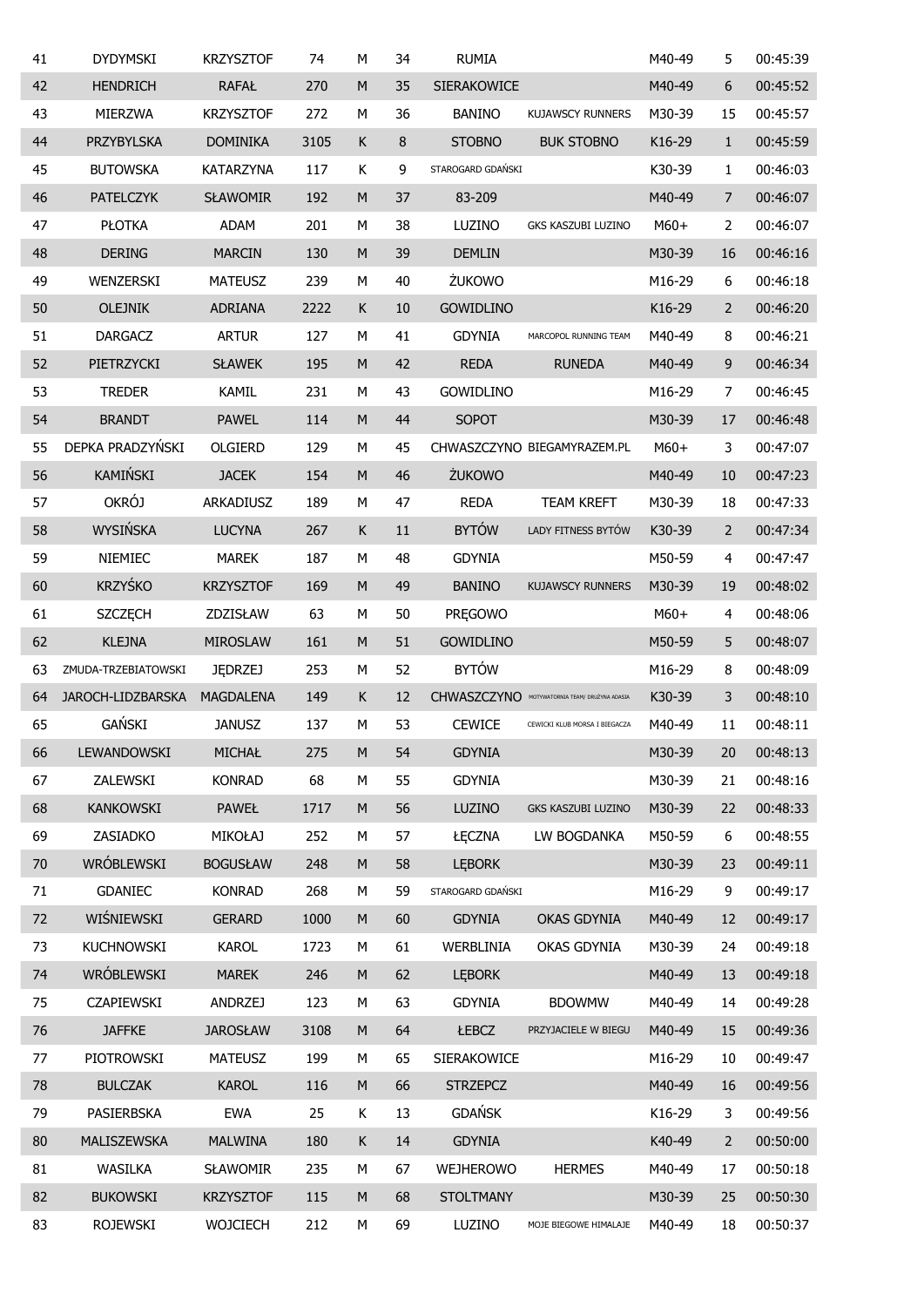| 84  | <b>WYSOCKI</b>     | <b>DARIUSZ</b>   | 249  | M         | 70  | <b>GDAŃSK</b>         | 7PBOT                            | M30-39 | 26             | 00:50:45 |
|-----|--------------------|------------------|------|-----------|-----|-----------------------|----------------------------------|--------|----------------|----------|
| 85  | <b>KRZEBIETKE</b>  | <b>PIOTR</b>     | 265  | М         | 71  | MIECHUCINO            |                                  | M30-39 | 27             | 00:51:05 |
| 86  | <b>HILLER</b>      | <b>WOJCIECH</b>  | 271  | M         | 72  | <b>GDAŃSK</b>         |                                  | M40-49 | 19             | 00:51:15 |
| 87  | <b>FORMELLA</b>    | MIROSŁAW         | 263  | М         | 73  | <b>SZEMUD</b>         |                                  | M40-49 | 20             | 00:51:21 |
| 88  | <b>LEWINSKI</b>    | <b>IRENEUSZ</b>  | 240  | M         | 74  | <b>REDA</b>           |                                  | M40-49 | 21             | 00:51:25 |
| 89  | <b>OSTOJSKI</b>    | <b>DAWID</b>     | 191  | М         | 75  | <b>REDA</b>           |                                  | M16-29 | 11             | 00:51:25 |
| 90  | <b>WITOWSKI</b>    | <b>KRZYSZTOF</b> | 243  | M         | 76  |                       | SIEMIROWICE SIEMIROWICE BIEGAJĄ! | M30-39 | 28             | 00:51:25 |
| 91  | <b>TOMKIEWICZ</b>  | ŁUKASZ           | 230  | М         | 77  | <b>GDAŃSK</b>         |                                  | M30-39 | 29             | 00:51:41 |
| 92  | <b>HINTZKE</b>     | <b>LESZEK</b>    | 147  | M         | 78  | LEŚNIEWO              | PRZYJACIELE W BIEGU              | M40-49 | 22             | 00:51:49 |
| 93  | PILACHOWSKA        | <b>ANNA</b>      | 198  | Κ         | 15  | <b>GDYNIA</b>         |                                  | K40-49 | 3              | 00:51:53 |
| 94  | <b>GRZECHULSKI</b> | <b>PIOTR</b>     | 39   | M         | 79  | NOWY DWÓR WEJHEROWSKI |                                  | M40-49 | 23             | 00:52:36 |
| 95  | <b>ADAMIK</b>      | <b>JAN</b>       | 283  | М         | 80  | <b>GDAŃSK</b>         |                                  | M60+   | 5              | 00:52:43 |
| 96  | SZCZĘSNY           | <b>MARCIN</b>    | 220  | M         | 81  | <b>GDAŃSK</b>         | MAREL CORP.                      | M30-39 | 30             | 00:52:45 |
| 97  | <b>SINGER</b>      | <b>MARCIN</b>    | 222  | М         | 82  | <b>EGIERTOWO</b>      |                                  | M30-39 | 31             | 00:53:15 |
| 98  | <b>KREFT</b>       | <b>KRZYSZTOF</b> | 44   | M         | 83  | <b>REDA</b>           | <b>TEAM KREFT</b>                | M40-49 | 24             | 00:53:36 |
| 99  | <b>KRÓL</b>        | <b>KRZYSZTOF</b> | 166  | М         | 84  | <b>STEBLEWO</b>       |                                  | M50-59 | 7              | 00:53:41 |
| 100 | <b>CZARNOWSKI</b>  | <b>EMILIAN</b>   | 124  | ${\sf M}$ | 85  | <b>KOZIN</b>          | <b>WKS NOZYNO</b>                | M16-29 | 12             | 00:53:47 |
| 101 | <b>HINCKA</b>      | <b>JACEK</b>     | 266  | М         | 86  | GNIEZDZEWO            | PRZYJACIELE W BIEGU              | M30-39 | 32             | 00:53:54 |
| 102 | ERDMAŃCZYK         | <b>ANDRZEJ</b>   | 279  | M         | 87  | <b>BRUSY</b>          | <b>KYOKUSHIN KARATE</b>          | M50-59 | 8              | 00:54:08 |
| 103 | <b>DZIENISZ</b>    | <b>ROMAN</b>     | 131  | М         | 88  | <b>ROBAKOWO</b>       |                                  | M40-49 | 25             | 00:54:13 |
| 104 | <b>CZEREPANIAK</b> | <b>EWA</b>       | 34   | К         | 16  | <b>GDAŃSK</b>         | <b>KUJAWSCY RUNNERS</b>          | K16-29 | $\overline{4}$ | 00:54:17 |
| 105 | <b>STUDENT</b>     | <b>TOMASZ</b>    | 1968 | М         | 89  | <b>BOJANO</b>         | BELLA-SI! KOSMETYKA GDYNIA       | M50-59 | 9              | 00:54:20 |
| 106 | MATYSZEWSKI        | <b>JAROSŁAW</b>  | 182  | M         | 90  | <b>GDAŃSK</b>         |                                  | M50-59 | 10             | 00:54:36 |
| 107 | <b>MARAT</b>       | <b>KRZYSZTOF</b> | 181  | М         | 91  | <b>RUMIA</b>          |                                  | M40-49 | 26             | 00:54:54 |
| 108 | <b>GÓRNIAK</b>     | <b>JAROSŁAW</b>  | 140  | M         | 92  | <b>POGORZE</b>        | <b>JARBUD</b>                    | M30-39 | 33             | 00:55:09 |
| 109 | MYDŁOWSKA          | <b>BEATA</b>     | 274  | К         | 17  | <b>KOLBUDY</b>        |                                  | K50-59 | $\mathbf{1}$   | 00:55:25 |
| 110 | <b>LIS</b>         | <b>MARCIN</b>    | 257  | ${\sf M}$ | 93  | <b>JERZKOWICE</b>     | <b>WKS NOŻYNO</b>                | M16-29 | 13             | 00:55:26 |
| 111 | <b>DETTLAFF</b>    | <b>SŁAWOMIR</b>  | 99   | М         | 94  | GOWINO                |                                  | M40-49 | 27             | 00:55:30 |
| 112 | <b>SEMERLING</b>   | <b>WOJCIECH</b>  | 256  | ${\sf M}$ | 95  | <b>RUMIA</b>          |                                  | M50-59 | $11\,$         | 00:55:31 |
| 113 | PASZTALENIEC       | WŁADYSŁAW        | 282  | М         | 96  | TRĄBKI WIELKIE        |                                  | M40-49 | 28             | 00:55:34 |
| 114 | <b>KANKOWSKA</b>   | <b>DOMINIKA</b>  | 19   | Κ         | 18  | LUZINO                | GKS KASZUBI LUZINO               | K16-29 | 5              | 00:55:34 |
| 115 | NIEWOLIN           | <b>TOMASZ</b>    | 188  | M         | 97  | <b>SZCZECIN</b>       |                                  | M30-39 | 34             | 00:55:53 |
| 116 | ŁĄDKOWSKI          | <b>WOJCIECH</b>  | 51   | ${\sf M}$ | 98  | <b>GDYNIA</b>         | <b>OKAS GDYNIA</b>               | M40-49 | 29             | 00:55:56 |
| 117 | <b>CHUDY</b>       | <b>HENRYK</b>    | 118  | М         | 99  | SŁAWNO                | K S OLSZEWSKI I SYNOWIE          | $M60+$ | 6              | 00:56:01 |
| 118 | <b>HINCKA</b>      | <b>MARZENA</b>   | 29   | $\sf K$   | 19  | <b>GNIEŻDŻEWO</b>     | PRZYJACIELE W BIEGU              | K30-39 | $\overline{4}$ | 00:56:07 |
| 119 | GÓRECKA-MITORAJ    | <b>JUSTYNA</b>   | 2020 | K         | 20  | <b>CHOJNICE</b>       | PRZYJACIELE W BIEGU              | K30-39 | 5              | 00:56:07 |
| 120 | ADAMIEC            | <b>MAREK</b>     | 102  | ${\sf M}$ | 100 | <b>SŁUPSK</b>         | W.P.K. SŁOŃ TEAM USTKA           | M40-49 | 30             | 00:56:16 |
| 121 | <b>KUSZTAŁA</b>    | <b>KRYSTIAN</b>  | 174  | М         | 101 | <b>REDA</b>           |                                  | M30-39 | 35             | 00:56:19 |
| 122 | <b>KANKOWSKA</b>   | <b>JUSTYNA</b>   | 112  | K         | 21  | LUZINO                | GKS KASZUBI LUZINO               | K30-39 | 6              | 00:56:20 |
| 123 | <b>KLASA</b>       | <b>JAN</b>       | 160  | М         | 102 | <b>NOŻYNO</b>         |                                  | $M60+$ | 7              | 00:56:40 |
| 124 | <b>RICHERT</b>     | <b>DANUTA</b>    | 209  | K         | 22  | <b>TUCHOM</b>         | MOTYWATORNIA TEAM                | K40-49 | $\overline{4}$ | 00:56:47 |
| 125 | <b>RICHERT</b>     | <b>HENRYK</b>    | 208  | М         | 103 | <b>TUCHOM</b>         | MOTYWATORNIA TEAM                | M40-49 | 31             | 00:56:47 |
| 126 | <b>DZIKIEWICZ</b>  | <b>KRZYSZTOF</b> | 133  | M         | 104 | <b>BOJANO</b>         |                                  | M50-59 | 12             | 00:56:49 |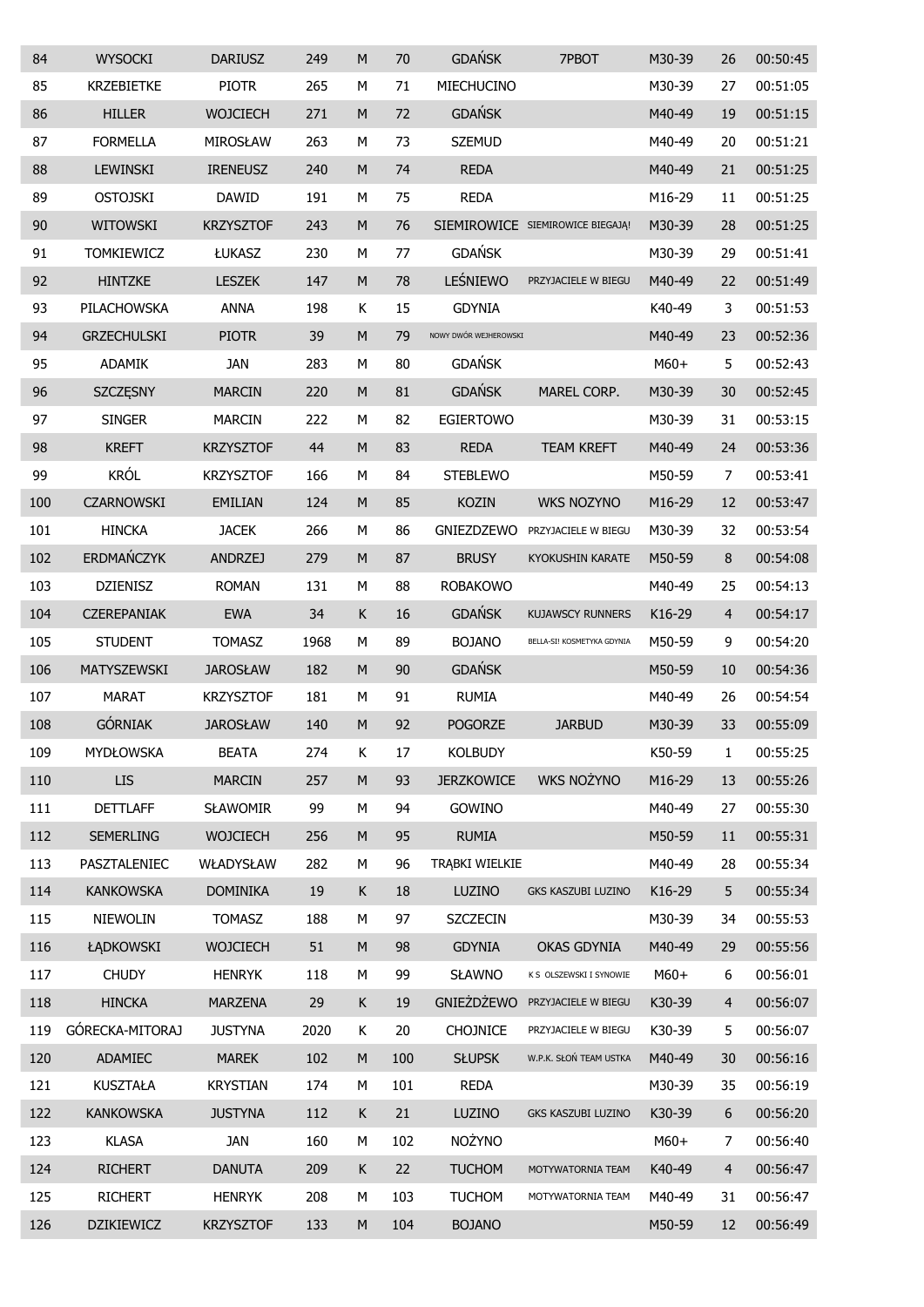| 127 | <b>WYSOCKI</b>     | <b>DARIUSZ</b>   | 1989 | М           | 105 | <b>GDAŃSK</b>      |                                               | M50-59 | 13             | 00:57:10 |
|-----|--------------------|------------------|------|-------------|-----|--------------------|-----------------------------------------------|--------|----------------|----------|
| 128 | <b>BELA</b>        | MIROSŁAWA        | 58   | К           | 23  | <b>KARTUZY</b>     |                                               | K50-59 | $\overline{2}$ | 00:57:34 |
| 129 | <b>ROBAKOWSKI</b>  | <b>DARIUSZ</b>   | 211  | М           | 106 | <b>GDYNIA</b>      | OLL4FAN                                       | M50-59 | 14             | 00:57:43 |
| 130 | <b>DEMBEK</b>      | <b>KRZYSZTOF</b> | 128  | M           | 107 | <b>BOLSZEWO</b>    | MJR SIEMIROWICE                               | M30-39 | 36             | 00:57:49 |
| 131 | <b>SZATKOWSKI</b>  | <b>MACIEJ</b>    | 219  | М           | 108 | <b>GDYNIA</b>      |                                               | M30-39 | 37             | 00:57:51 |
| 132 | TABACZYŃSKI        | ŁUKASZ           | 229  | M           | 109 | <b>PEPOWO</b>      |                                               | M30-39 | 38             | 00:57:54 |
| 133 | <b>REGLIŃSKI</b>   | <b>JAKUB</b>     | 207  | М           | 110 | <b>GLINCZ</b>      |                                               | M16-29 | 14             | 00:57:56 |
| 134 | <b>BOŁTRUCZYK</b>  | <b>KRZYSZTOF</b> | 110  | M           | 111 | <b>BYTÓW</b>       |                                               | M50-59 | 15             | 00:57:57 |
| 135 | <b>ELENDT</b>      | <b>MARIUSZ</b>   | 262  | М           | 112 |                    | STRZEBIELINO BIEGNIJ FOREST BIEGNIJ           | M30-39 | 39             | 00:58:14 |
| 136 | <b>KRAWCZUK</b>    | <b>ANDRZEJ</b>   | 164  | M           | 113 | <b>GDAŃSK</b>      | TEAM KARAŚ ELBLĄG                             | $M60+$ | 8              | 00:58:38 |
| 137 | <b>JASIONOWSKA</b> | MALGORZATA       | 150  | Κ           | 24  | <b>GDANSK</b>      |                                               | K30-39 | 7              | 00:58:45 |
| 138 | SZYMAŃSKI          | <b>ADAM</b>      | 227  | M           | 114 | <b>LEBORK</b>      | LĘBORK BIEGACZE 42,2                          | M40-49 | 32             | 00:58:57 |
| 139 | <b>SIWCZAK</b>     | <b>MARIUSZ</b>   | 216  | М           | 115 | SOBOWIDZ           |                                               | M30-39 | 40             | 00:59:00 |
| 140 | PIOTROWSKI         | <b>MATEUSZ</b>   | 200  | ${\sf M}$   | 116 | PRUSZCZ GDAŃSKI    |                                               | M30-39 | 41             | 00:59:08 |
| 141 | <b>GÓRKOWSKA</b>   | <b>ELŻBIETA</b>  | 2006 | К           | 25  | <b>RUMIA</b>       | <b>BOJANO BIEGA</b>                           | K30-39 | 8              | 00:59:08 |
| 142 | <b>MYSZK</b>       | <b>NATALIA</b>   | 186  | $\sf K$     | 26  | SIERAKOWICE        | <b>KS BAT</b>                                 | K40-49 | 5              | 00:59:15 |
| 143 | <b>WENTA</b>       | WIESŁAWA         | 238  | Κ           | 27  | WYGODA SIERAKOWSKA | <b>KS BAT</b>                                 | K40-49 | 6              | 00:59:15 |
| 144 | <b>WALAC</b>       | <b>JACEK</b>     | 234  | M           | 117 |                    | GRODZISK MAZOWIECKI DOGOŃ GRODZISK MAZOWIECKI | M30-39 | 42             | 00:59:41 |
| 145 | <b>SZOPA</b>       | <b>MAREK</b>     | 225  | М           | 118 | <b>GDYNIA</b>      |                                               | M40-49 | 33             | 00:59:50 |
| 146 | <b>GÓRKOWSKI</b>   | <b>MARCIN</b>    | 79   | ${\sf M}$   | 119 | <b>RUMIA</b>       |                                               | M40-49 | 34             | 01:00:03 |
| 147 | <b>DOLNY</b>       | <b>TOMASZ</b>    | 24   | М           | 120 | <b>BRUSY</b>       |                                               | M40-49 | 35             | 01:00:09 |
| 148 | MIELEWCZYK         | <b>PIOTR</b>     | 183  | ${\sf M}$   | 121 |                    | KOSCIERZYNA AKADEMIA BIEGOWA KOSCIERZYNA      | M40-49 | 36             | 01:00:12 |
| 149 | <b>PACZUŁA</b>     | <b>URSZULA</b>   | 1977 | К           | 28  | <b>CEWICE</b>      | CEWICKI KLUB MORSA I BIEGACZA                 | K40-49 | $\overline{7}$ | 01:00:15 |
| 150 | <b>PACZUŁA</b>     | STANISŁAW        | 1971 | M           | 122 | <b>CEWICE</b>      |                                               | M40-49 | 37             | 01:00:15 |
| 151 | <b>LUNK</b>        | <b>KRZYSZTOF</b> | 177  | М           | 123 | <b>PUCK</b>        | <b>LIVESTRONG</b>                             | M40-49 | 38             | 01:00:24 |
| 152 | <b>FRANKOWSKA</b>  | <b>JUSTYNA</b>   | 136  | К           | 29  | <b>KARTUZY</b>     | PSYCHOFANKI                                   | K30-39 | 9              | 01:00:37 |
| 153 | <b>MIOTK</b>       | <b>BEATA</b>     | 185  | K           | 30  | <b>STRZEPCZ</b>    |                                               | K30-39 | 10             | 01:00:43 |
| 154 | <b>GDANIEC</b>     | <b>ANNA</b>      | 269  | K           | 31  | STAROGARD GDAŃSKI  |                                               | K40-49 | 8              | 01:00:46 |
| 155 | <b>HILLER</b>      | GABRIELA         | 146  | K           | 32  | <b>GDAŃSK</b>      |                                               | K40-49 | 9              | 01:01:02 |
| 156 | <b>KÜCHLER</b>     | <b>PAWEŁ</b>     | 173  | M           | 124 | <b>GDYNIA</b>      | <b>JARBUD</b>                                 | M16-29 | 15             | 01:01:46 |
| 157 | <b>WENTA</b>       | WALDEMAR         | 237  | М           | 125 | SIERAKOWICE        |                                               | M40-49 | 39             | 01:01:52 |
| 158 | <b>LUBECKI</b>     | <b>JANUSZ</b>    | 1979 | M           | 126 | <b>BEDOMIN</b>     |                                               | M40-49 | 40             | 01:02:05 |
| 159 | <b>GIDZIŃSKA</b>   | LARYSA           | 138  | K           | 33  | <b>GDAŃSK</b>      | BENEFIT SYSTEMS OFF-ROAD RUNNERS              | K30-39 | 11             | 01:02:36 |
| 160 | <b>HERMANN</b>     | <b>EWA</b>       | 264  | $\mathsf K$ | 34  | <b>BOJANO</b>      | <b>BOJANO BIEGA</b>                           | K30-39 | 12             | 01:02:53 |
| 161 | <b>RICHERT</b>     | <b>PIOTR</b>     | 210  | М           | 127 | <b>PRZODKOWO</b>   | PRZODKOWSKI TEAM                              | M40-49 | 41             | 01:02:57 |
| 162 | <b>ARENDT</b>      | AGNIESZKA        | 45   | $\mathsf K$ | 35  | <b>GDANSK</b>      | ŻARTA WATAHA                                  | K40-49 | 10             | 01:03:03 |
| 163 | PRZYTARSKA         | <b>EDYTA</b>     | 205  | K           | 36  | <b>KARTUZY</b>     | AKADEMIA BIEGOWA KARTUZY                      | K30-39 | 13             | 01:03:04 |
| 164 | <b>CUDNOWSKI</b>   | <b>LESZEK</b>    | 122  | M           | 128 | <b>GDAŃSK</b>      | GDAŃSK POŁUDNIE / BIEGAMBOWARTO.PL            | M50-59 | 16             | 01:03:40 |
| 165 | WIŚNIEWSKA         | <b>KORNELIA</b>  | 242  | K           | 37  | <b>GDAŃSK</b>      | ZABIEGANE DWIE                                | K40-49 | 11             | 01:03:56 |
| 166 | <b>DALKE</b>       | <b>JOWITA</b>    | 126  | K           | 38  | <b>GDAŃSK</b>      | ZABIEGANE DWIE                                | K30-39 | 14             | 01:03:56 |
| 167 | WYSIECKI           | ARKADIUSZ        | 9577 | М           | 129 | LUBAŃ              |                                               | M40-49 | 42             | 01:04:04 |
| 168 | <b>KOZAK</b>       | <b>ZOFIA</b>     | 90   | K           | 39  | <b>BRUSY</b>       | <b>KARATE KYOKUSHIN</b>                       | K30-39 | 15             | 01:04:50 |
| 169 | KIEDROWSKI         | ALBIN            | 666  | М           | 130 | <b>BRUSY</b>       | KARATE KYOKUSHIN BRUSY                        | M50-59 | 17             | 01:04:52 |